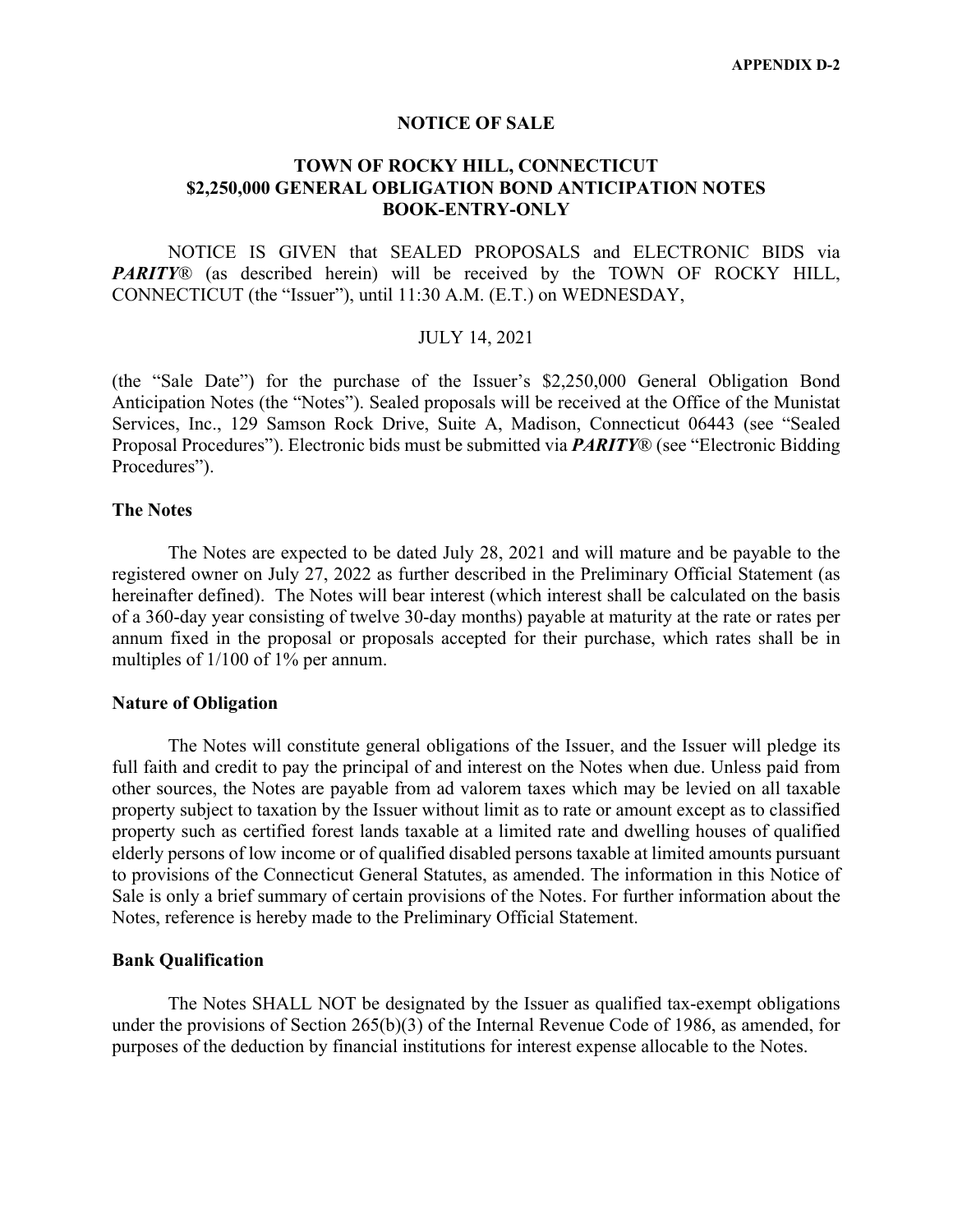#### **Registration**

The Notes will be issued by means of a book-entry system with no physical distribution of note certificates made to the public. The Notes will be issued in registered form and one note certificate for each interest rate will be issued to The Depository Trust Company ("DTC"), New York, New York, registered in the name of its nominee, Cede & Co., and immobilized in its custody. A book-entry system will be employed, evidencing ownership of the Notes in principal amounts of \$5,000 or any integral multiple thereof, with transfers of ownership effected on the records of DTC and its participants pursuant to rules and procedures adopted by DTC and its participants. The purchaser(s), as a condition to delivery of the Notes, will be required to deposit the Note certificates with DTC, registered in the name of Cede & Co. Principal of and interest on the Notes will be payable by the Issuer or its agent to DTC or its nominee as registered owner of the Notes. Principal and interest payments by DTC to participants of DTC will be the responsibility of DTC; principal and interest payments to beneficial owners by participants of DTC will be the responsibility of such participants and other nominees of beneficial owners. The Issuer will not be responsible or liable for payments by DTC to its participants or by DTC participants or indirect participants to beneficial owners or for maintaining, supervising or reviewing the records maintained by DTC, its participants or persons acting through such participants. Upon receipt from the Issuer, the Paying Agent will pay principal of and interest on the Notes directly to DTC so long as DTC or its nominee, Cede & Co, is the Noteholder.

## **Option For No Book-Entry**.

A bidder for the Notes may request that the Notes be issued in the form of a single fully registered physical certificate in the par amount of the Notes, rather than in book-entry form through the facilities of DTC, provided the bid is for all of the Notes at the same interest rate. A bidder for the Notes requesting that the Notes be issued in non-book-entry form may request that it be designated by the Issuer as the Certifying Agent, Registrar and Paying Agent for the Notes if it is a bank or trust company authorized to act in such capacity pursuant to the Connecticut General Statutes. Any bidder seeking to have the Notes issued in non-book-entry form, or to be designated as Certifying Agent, Registrar and Paying Agent for such Notes, shall indicate this preference to the Issuer at the time of the submission of the bid. The Issuer reserves the right to decline any request to issue the Notes in non-book-entry form, or to designate the winning bidder as Certifying Agent, Registrar and Paying Agent for the Notes, if it should determine, in its sole discretion, that issuing the Notes in such manner or with such designation is not in its best interests. If the Notes are issued in non-book-entry form, the winning bidder, and any subsequent registered owner of the Notes, shall not impose on or charge the Issuer any costs or expenses of any re-registration or transfer of Notes from time to time, including any costs of counsel or of converting the Notes to book-entry only form, or for any costs or expenses of services as Certifying Agent, Registrar and Paying Agent for the Notes if the winning bidder is so designated. The terms and covenants of the Notes issued in non-book-entry form shall be the same as if the Notes were issued in book-entry form, except as required to reflect that the Notes are non-book-entry and the designation of the purchaser as Certifying Agent, Registrar and Paying Agent.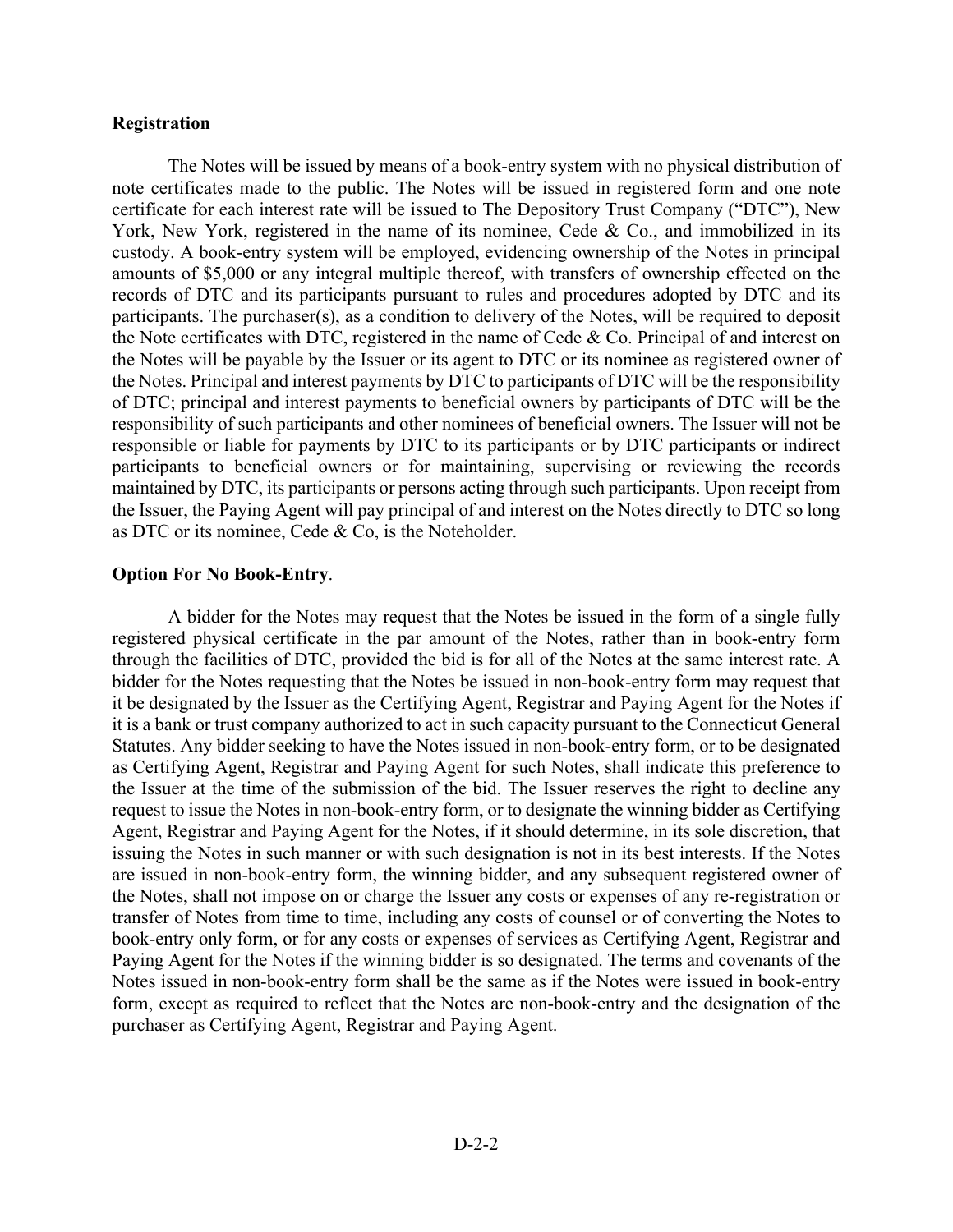## **Bid Specifications; Basis of Award; Right to Reject Proposals; Waiver; Postponement; Change of Terms**

Each bid for the purchase of the Notes must be in the form of the Proposal for Notes attached hereto or, if submitted electronically, in accordance with the requirements prescribed herein. A proposal may be for all or any part of the Notes but any proposal for a part must be for at least \$100,000, or a whole multiple thereof, except one such proposal for a part may include the odd \$50,000, and a separate proposal will be required for each part of the Notes for which a separate interest rate is bid. Unless all bids are rejected, the Notes will be awarded to the bidder or bidders offering to purchase the Notes at the lowest net interest cost ("NIC"), computed as to each interest rate stated by adding the total interest which will be paid at such rate and deducting therefrom the premium offered, if any. As between proposals resulting in the same lowest net interest cost to the Issuer, the award will be made on the basis of the highest principal amount of the Notes specified. No bid for less than par and accrued interest, if any, will be considered and the Issuer reserves the right to award to any bidder all or any part of the Notes bid for in its proposal. If a bidder is awarded only a part of the Notes bid for in its proposal, any premium offered in such proposal will be proportionately reduced so that the resulting net interest cost to the Issuer with respect to the Notes awarded is the same as that contained in the bidder's proposal with respect to the entire amount bid, carried to six decimal places. The purchase price must be paid in immediately available federal funds.

The right is reserved to reject any and all proposals and to reject any proposal not complying with this Notice of Sale and to waive any irregularity or informality with respect to any proposal.

The Issuer further reserves the right to postpone the sale to another time and date in its sole discretion for any reason, including Internet difficulties. The Issuer will use its best efforts to notify prospective bidders in a timely manner of any need for a postponement. Upon the establishment of an alternative sale date, any bidder may submit proposals for the purchase of the Notes in accordance with the provisions of this Notice of Sale.

#### **Electronic Bidding Procedures**

Any prospective bidder intending to submit an electronic bid must submit its electronic bid through the facilities of *PARITY*®. Subscription to i-Deal LLC's BiDCOMP Competitive Bidding System is required in order to submit an electronic bid and the Issuer will neither confirm any subscription nor be responsible for the failure of any prospective bidder to subscribe.

An electronic bid made through the facilities of *PARITY*® shall be deemed an irrevocable offer to purchase the Notes on the terms provided in this Notice of Sale, and shall be binding upon the bidder as if made by a signed, sealed bid delivered to the Issuer. By submitting a bid for the Notes via *PARITY®*, the bidder represents and warrants to the Issuer that such bidder's bid for the purchase of the Notes is submitted for and on behalf of such prospective bidder by an officer or agent who is duly authorized to bind the prospective bidder by an irrevocable offer and that acceptance of such bid by the Issuer will bind the bidder by a legal, valid and enforceable contract, for the purchase of the Notes on the terms described in this Notice of Sale. **The Issuer shall not**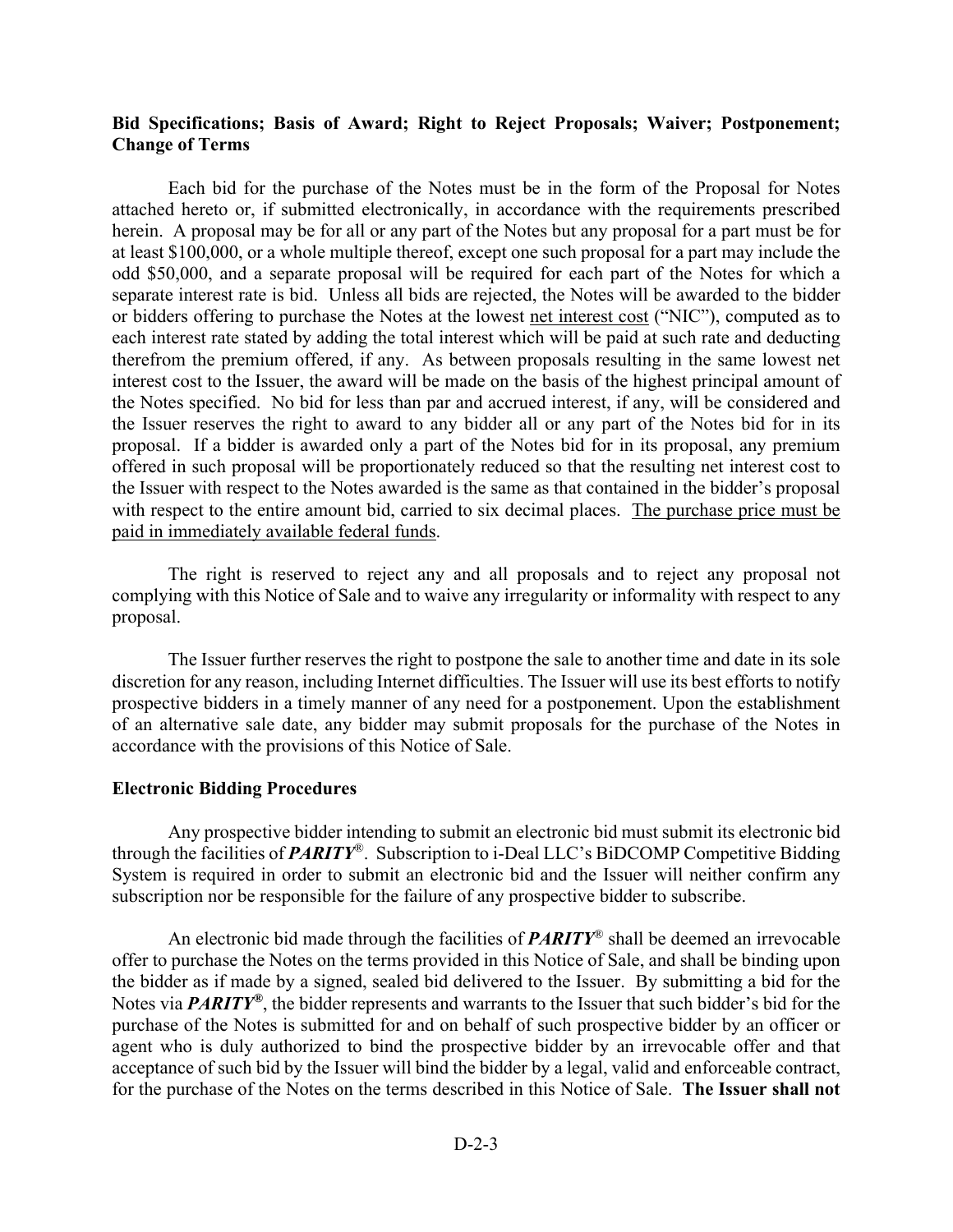**be responsible for any malfunction or mistake made by, or as a result of the use of the facilities of** *PARITY®***, or the inaccuracies of any information, including bid information or worksheets supplied by** *PARITY®***, the use of** *PARITY®* **facilities being the sole risk of the prospective bidder. Each Bidder is solely responsible for knowing the terms of the sale as set forth herein.** 

If any provisions of this Notice of Sale shall conflict with information provided by *PARITY*<sup>®</sup> as the approved provider of electronic bidding services, this Notice of Sale shall control. Further information about *PARITY*®, including any fee charged, may be obtained from *PARITY*®, 1359 Broadway, 36<sup>th</sup> Street, 2<sup>nd</sup> Floor, New York, NY 10018, Attention: Customer Service Department (telephone: (212) 849-5021 - email notice: www.parity@i-deal.com.

For purposes of the sealed proposal process and the electronic bidding process, the time as maintained by *PARITY*® shall constitute the official time. For information purposes only, bidders are requested to state in their bids the net interest cost to the Issuer, as described under "Bid Specifications; Basis of Award; Right to Reject Proposals; Waiver; Postponement; Change of Terms" above, and in the written form of Proposal for Notes. All electronic bids shall be deemed to incorporate the provisions of this Notice of Sale and form of Proposal for Notes.

**Disclaimer.** Each **PARITY<sup>®</sup>** prospective electronic bidder shall be solely responsible to make necessary arrangements to access *PARITY®* for the purposes of submitting its bid in a timely manner and in compliance with the requirements of this Notice of Sale. Neither the Issuer nor *PARITY<sup>®</sup>* shall have any duty or obligation to undertake such arrangements to bid for any prospective bidder or to provide or assure such access to any prospective bidder, and neither the Issuer nor *PARITY®* shall be responsible for a bidder's failure to make a bid or for proper operation of, or have any liability for any delays or interruptions of, or any damages caused by, *PARITY®*. The Issuer is using *PARITY®* as a communication mechanism, and not as the Issuer's agent, to conduct the electronic bidding for the Notes. The Issuer is not bound by any advice and determination of *PARITY®* to the effect that any particular bid complies with the terms of this Notice of Sale and in particular the bid requirements herein set forth. All costs and expenses incurred by prospective bidders in connection with their subscription to, arrangements with and submission of bids via *PARITY®* are the sole responsibility of the bidders; and the Issuer is not responsible, directly or indirectly, for any such costs or expenses. If a prospective bidder encounters any difficulty in arranging to bid or submitting, modifying or withdrawing a bid for the Notes, the prospective bidder should telephone *PARITY®* at (212) 849-5021.]

#### **Sealed Proposal Procedures**

Bids will be accepted in written form on the form of Proposal for Notes attached hereto, at the place and time indicated above. Bids must be enclosed in sealed envelopes marked "Proposal for Notes" and addressed to Susan Caron, Vice President, Office of the Munistat Services, Inc., 129 Samson Rock Drive, Suite A, Madison, Connecticut 06443.

## **CUSIP Numbers**

The deposit of the Notes with DTC under a book-entry system requires the assignment of CUSIP numbers prior to delivery. It shall be the responsibility of the purchaser to apply for CUSIP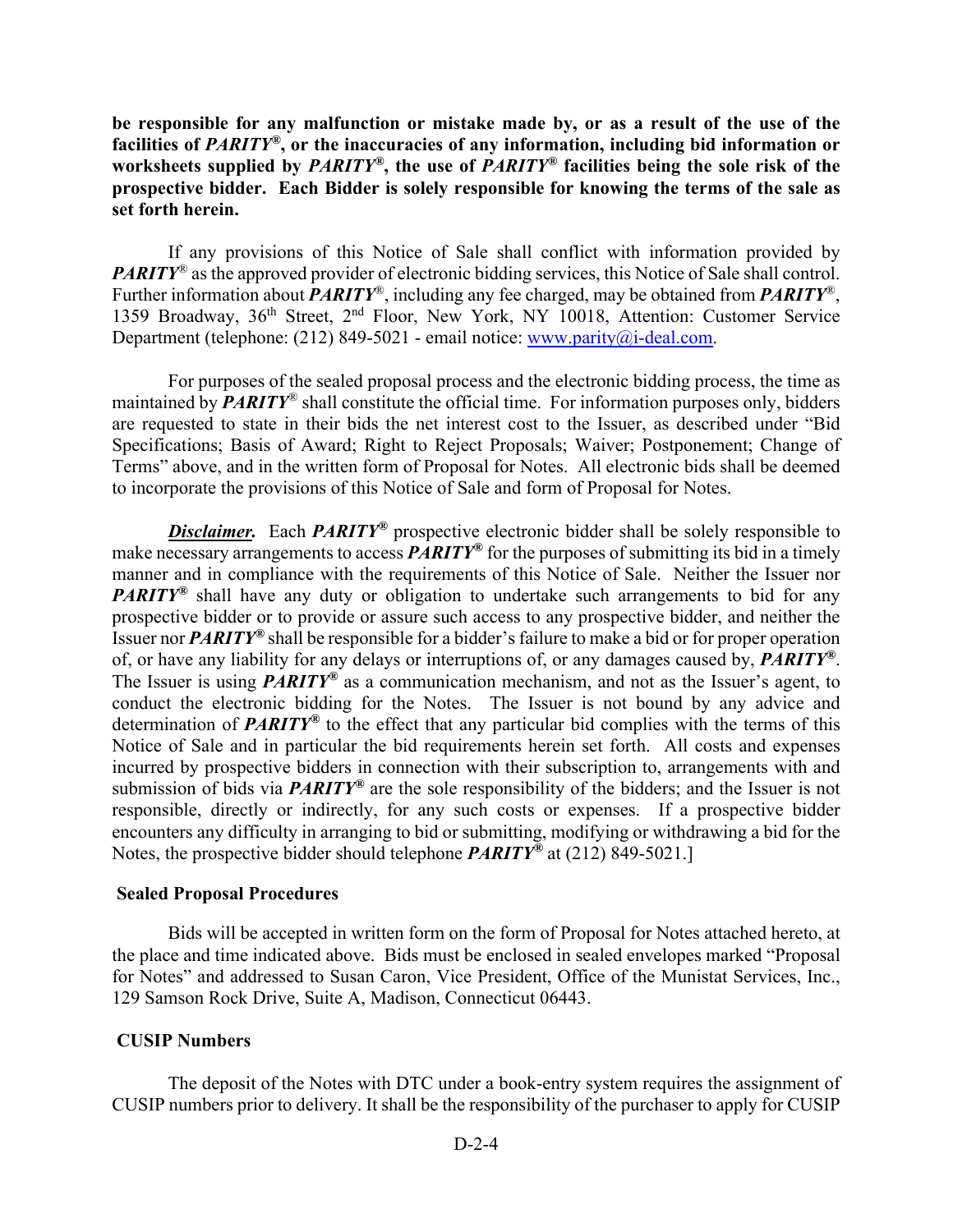numbers for the Notes prior to delivery. Neither the failure to print such CUSIP number on any note, nor any error with respect thereto, shall constitute cause for a failure or refusal by the purchaser thereof to accept delivery of and pay for the Notes. All expenses in relation to the printing of CUSIP numbers on the Notes shall be paid for by the Issuer; provided, however, that the Issuer assumes no responsibility for any CUSIP Service Bureau charge or other charge that may be imposed for the assignment of such numbers, which charges shall be the responsibility of and shall be paid for by the purchaser.

### **Certifying Agent, Registrar, Paying Agent and Transfer Agent**

Unless otherwise provided for herein, the Notes will be authenticated by U.S. Bank National Association, Hartford, Connecticut. U.S. Bank National Association will also act as Registrar, Paying Agent and Transfer Agent.

### **Delivery, Payment and Closing Requirements**

At or prior to the delivery of the Notes the winning bidder shall be furnished, without cost, with (a) the approving opinion of Pullman & Comley, LLC of Hartford, Connecticut, Bond Counsel ("Bond Counsel") (see "Bond Counsel Opinion" below); (b) a signature and no litigation certificate, in form satisfactory to said firm, dated as of the date of delivery of the Notes, and stating that there is no litigation pending, or to the knowledge of the signer or signers thereof threatened, affecting the validity of the Notes or the power of the Issuer to levy and collect taxes to pay them; (c) a copy of the Official Statement prepared for this note issue; (d) a certificate of Issuer Officials relating to the accuracy and completeness of the Official Statement; (e) a Continuing Disclosure Agreement; and (f) a receipt of payment for the Notes.

Unless otherwise provided for herein, the Notes will be delivered against payment in immediately available federal funds through the facilities of DTC, New York, New York or its agent via Fast Automated Securities Transfer ("FAST") on or about July 28, 2021 (the "Closing Date").

The Issuer will have no responsibility to pay for any expenses of the purchaser except to the extent specifically stated in this Notice of Sale. The purchaser will have no responsibility to pay for any of the Issuer's costs of issuance except to the extent specifically stated in this Notice of Sale.

The purchaser will be responsible for the clearance or exemption with respect to the status of the Notes for sale under securities or "Blue Sky" laws and the preparation of any surveys or memoranda in connection with such sale. The Issuer shall have no responsibility for such clearance, exemption or preparation.

## **Bond Counsel Opinion**

The legality of the issue will be passed upon by Pullman & Comley, LLC of Hartford, Connecticut, Bond Counsel, and the purchaser will be furnished with its opinion, without charge, substantially in the form set forth in Appendix B-2 to the Official Statement. The opinion will appear on each note certificate and will state that the Notes are valid and binding obligations of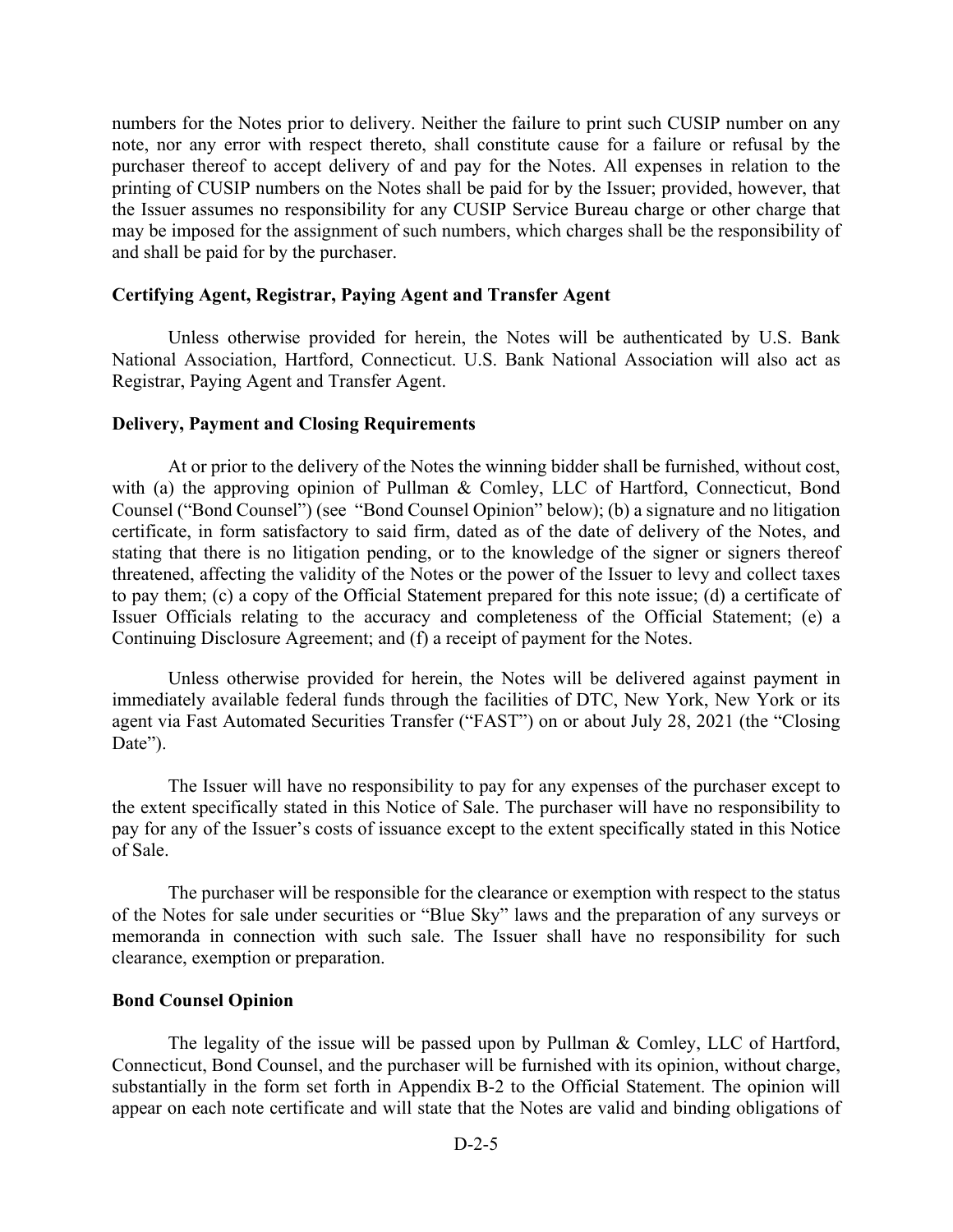the Issuer. If the Competitive Sale Rule (as defined below in the "Establishment of Issue Price" section) is met, Bond Counsel will require as a precondition to release of its opinion printed on the Notes that the purchaser of such Notes deliver to it a completed "issue price" certificate, or similar certificate, regarding expectations or public offering prices, as applicable, with respect to the Notes awarded to such bidder, as described below under "Establishment of Issue Price". In rendering such legal opinion, Pullman & Comley, LLC will rely upon and assume the material accuracy of the representations and statements of expectation contained in the Tax Regulatory Agreement entered into by the Issuer for the benefit of the owners of the Notes, and further, will assume compliance by the Issuer with the covenants and procedures set forth in such Tax Regulatory Agreement.

## **Establishment of Issue Price**

In order to provide the Issuer with information that enables it to comply with certain requirements of the Internal Revenue Code of 1986, as amended (the "Code"), relating to the exclusion of interest on the Notes from the gross income of their owners, the winning bidder will be required to complete, execute, and deliver to the Issuer at or prior to the delivery of the Notes an "issue price" or similar certificate setting forth the reasonably expected initial offering price to the Public (the "Initial Offering Price") or the actual sales price or prices of the Notes, as circumstances may determine, together with the supporting pricing wires or equivalent communications, with such modifications as may be appropriate or necessary, in the reasonable judgment of Bond Counsel. Communications relating to this "Establishment of Issue Price" section, the completed certificate(s) and any supporting information shall be delivered to (1) Bond Counsel at Michael J. Andreana, Pullman & Comley, LLC, 90 State House Square, Hartford, CT 06103, Telephone: (203) 330-2235, E-mail: mandreana@pullcom.com and (2) the Municipal Advisor at Susan Caron, Munistat Services, Inc., 129 Samson Rock Drive, Suite A, Madison, CT 06443, Telephone: (860) 372-1887, E-mail: Susan.Caron@munistat.com (the "Municipal Advisor"). Questions related to this "Establishment of Issue Price" section should be directed to Bond Counsel or the Municipal Advisor. For purposes of this "Establishment of Issue Price" section, Bond Counsel may act on behalf of the Issuer and the Municipal Advisor may act on behalf of the Issuer.

By submitting a bid, each bidder is certifying that its bid is a firm offer to purchase the Notes, is a good faith offer which the bidder believes reflects current market conditions, and is not a "courtesy bid" being submitted for the purpose of assisting in meeting the competitive sale requirements relating to the establishment of the "issue price" of the Notes pursuant to Section 148 of the Code, including the requirement that bids be received from at least three (3) underwriters of municipal bonds or notes who have established industry reputations for underwriting new issuances of municipal bonds or notes.

By submitting a bid, a bidder represents to the Issuer that it has an established industry reputation for underwriting new issuances of municipal bonds or notes such as the Notes, represents that such bidder's bid is submitted for or on behalf of such bidder by an officer or agent who is duly authorized to bind the bidder to a legal, valid and enforceable contract for the purchase of the Notes, and understands that upon award by the Issuer that this Notice of Sale constitutes a written contract between such bidder, as winning bidder, and the Issuer.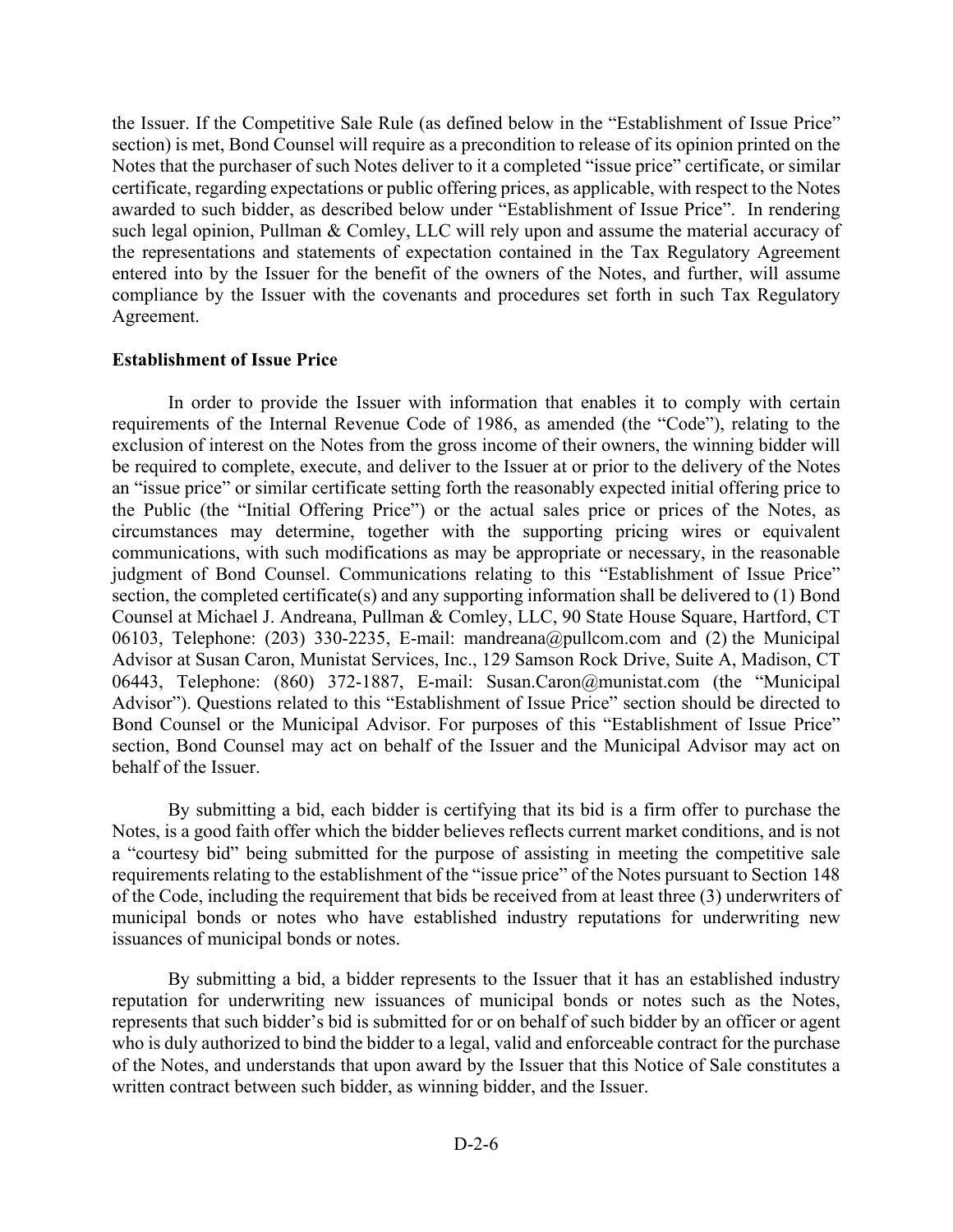By submitting a bid, the bidder agrees (unless the winning bidder is purchasing the Notes for its own account and not with a view to distribution or resale to the public) that if the Competitive Sale Rule (as set forth below) is not met, it will satisfy either the Actual Sales Rule (as set forth below) or the Hold-the-Offering-Price Rule (as set forth below).

Bids will not be subject to cancellation in the event that the competitive sale requirements are not satisfied.

*Notification of Contact Information of Winning Bidder*. Promptly upon award, the winning bidder shall notify the Municipal Advisor and Bond Counsel of the contact name, telephone number and e-mail address of the person(s) of the winning bidder for purposes of communications concerning this "Establishment of Issue Price" section.

*Competitive Sale Rule*. The Issuer intends that the provisions of Treasury Regulations Section 1.148-1(f)(3)(i) (defining "competitive sale" for purposes of establishing the issue price of the Notes) will apply to the initial sale of the Notes (the "Competitive Sale Rule") because:

- the Issuer shall disseminate, or have disseminated on its behalf, this Notice of Sale to potential bidders in a manner that is reasonably designed to reach potential bidders;
- all bidders shall have an equal opportunity to bid;
- the Issuer anticipates receiving bids from at least three underwriters of municipal bonds or notes who have established industry reputations for underwriting new issuances of municipal bonds or notes; and
- the Issuer anticipates awarding the sale of the Notes to the bidder who submits a firm offer to purchase the Notes at the lowest net interest cost, as set forth in this Notice of Sale.

*Competitive Sale Rule Met*. The Issuer, or the Municipal Advisor on behalf of the Issuer, shall at the time of award advise the winning bidder if the Competitive Sale Rule has been met. The winning bidder will be required to deliver to Bond Counsel on behalf of the Issuer prior to the delivery of the Notes a completed "Certificate as to Issue Price" (in form satisfactory to Bond Counsel) for such Notes, setting forth the Initial Offering Price. If the winning bidder is purchasing the Notes for its own account and not with a view to distribution or resale of such Maturity to the Public, then the winning bidder shall provide Bond Counsel and the Municipal Advisor a completed "Certificate as to Issue Price" (in form satisfactory to Bond Counsel) for such Notes.

*Competitive Sale Rule Not Met*. In the event that the Competitive Sale Rule is not satisfied, the Issuer, or the Municipal Advisor on behalf of the Issuer, shall at the time of award advise the winning bidder. The Issuer may determine to treat (i) the first price at which ten percent (10%) of a Maturity of the Notes (the "Actual Sales Rule") is sold to the Public as the issue price of that Maturity, and/or (ii) the Initial Offering Price to the Public as of the Sale Date of any Maturity of the Notes as the issue price of that Maturity (the "Hold-the-Offering-Price Rule"), in each case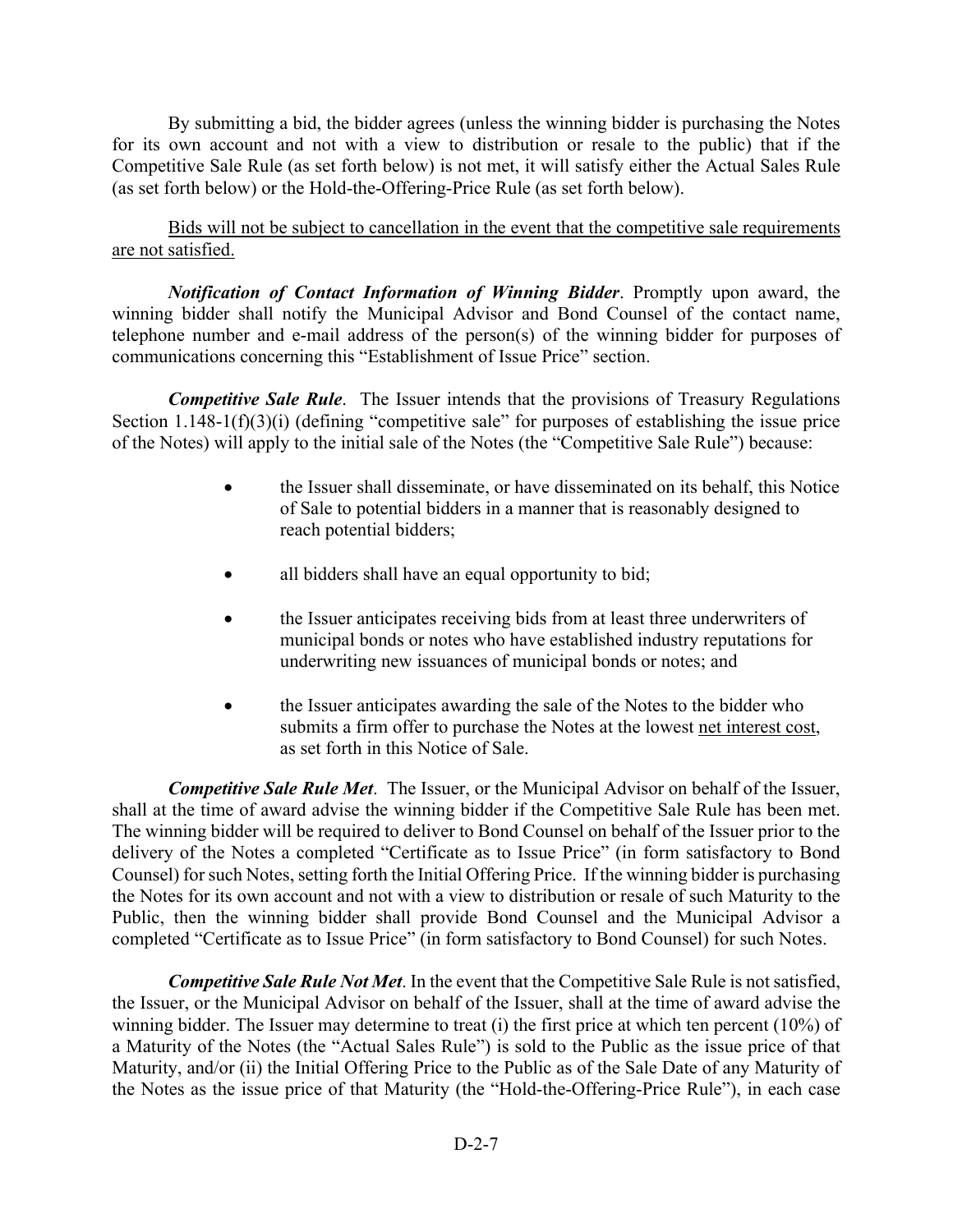applied on a Maturity-by-Maturity basis. In the event that the Competitive Sale Rule is not satisfied, the winning bidder, by 4:30 p.m. (E.T.) on the Sale Date, shall notify and provide, via email, Bond Counsel and the Municipal Advisor (A)(I) of the first price at which ten percent (10%) of each Maturity has been sold to the Public and (II) reasonable supporting documentation or certifications of such price the form of which is acceptable to Bond Counsel; i.e., those Maturities that satisfy the Actual Sales Rule as of the Sale Date, and (B) those Maturities that the winning bidder is purchasing for its own account and not with a view to distribution or resale of such Maturity to the Public. After such receipt, the Issuer, or Bond Counsel on behalf of the Issuer, shall promptly confirm with the winning bidder, via e-mail, which Maturities of the Notes shall be subject to the Actual Sales Rule and which Maturities shall be subject to the Hold-the-Offering-Price Rule.

For those Maturities of Notes subject to the Hold-the-Offering-Price Rule, the winning bidder shall (i) provide Bond Counsel (via e-mail) a copy of pricing wire or equivalent communication for the Notes (ii) confirm that each Underwriter (as defined below) has offered or will offer all of the Notes to the Public on or before the date of award at the Initial Offering Prices and (ii) agree, on behalf of each Underwriter participating in the purchase of the Notes, that each Underwriter will neither offer nor sell unsold Notes of any Maturity to which the Hold-the-Offering-Price Rule shall apply to any person at a price that is higher than the Initial Offering Price for such Maturity during the period starting on the Sale Date and ending on the earlier of the following:

- the close of the fifth (5th) business day after the Sale Date; or
- the date on which the Underwriters have sold at least ten percent (10%) of that Maturity of the Notes to the Public at a price that is no higher than the Initial Offering Price.

The winning bidder shall promptly advise Bond Counsel and the Municipal Advisor, via e-mail, when the Underwriters have sold ten percent (10%) of that Maturity of the Notes to the Public at a price that is no higher than the Initial Offering Price, if that occurs prior to the close of the fifth (5th) business day after the Sale Date.

By submitting a bid, each bidder confirms that: (i) any agreement among underwriters, any selling group agreement and each retail distribution agreement (to which the bidder is a party) relating to the initial sale of the Notes to the Public, together with the related pricing wires, contains or will contain language obligating each Underwriter, each dealer who is a member of the selling group, and each broker-dealer that is a party to such retail distribution agreement, as applicable, to (A) report the prices at which it sells to the Public the unsold Notes of each Maturity allotted to it until it is notified by the winning bidder that either the Actual Sales Rule has been satisfied as to the Notes of that Maturity or all Notes of that Maturity have been sold to the Public and (B) comply with the Hold-the-Offering-Price Rule, if applicable, in each case if and for so long as directed by the winning bidder and as set forth in the related pricing wires, and (ii) any agreement among underwriters relating to the initial sale of the Notes to the Public, together with the related pricing wires, contains or will contain language obligating each Underwriter that is a party to a retail distribution agreement to be employed in connection with the initial sale of the Notes to the Public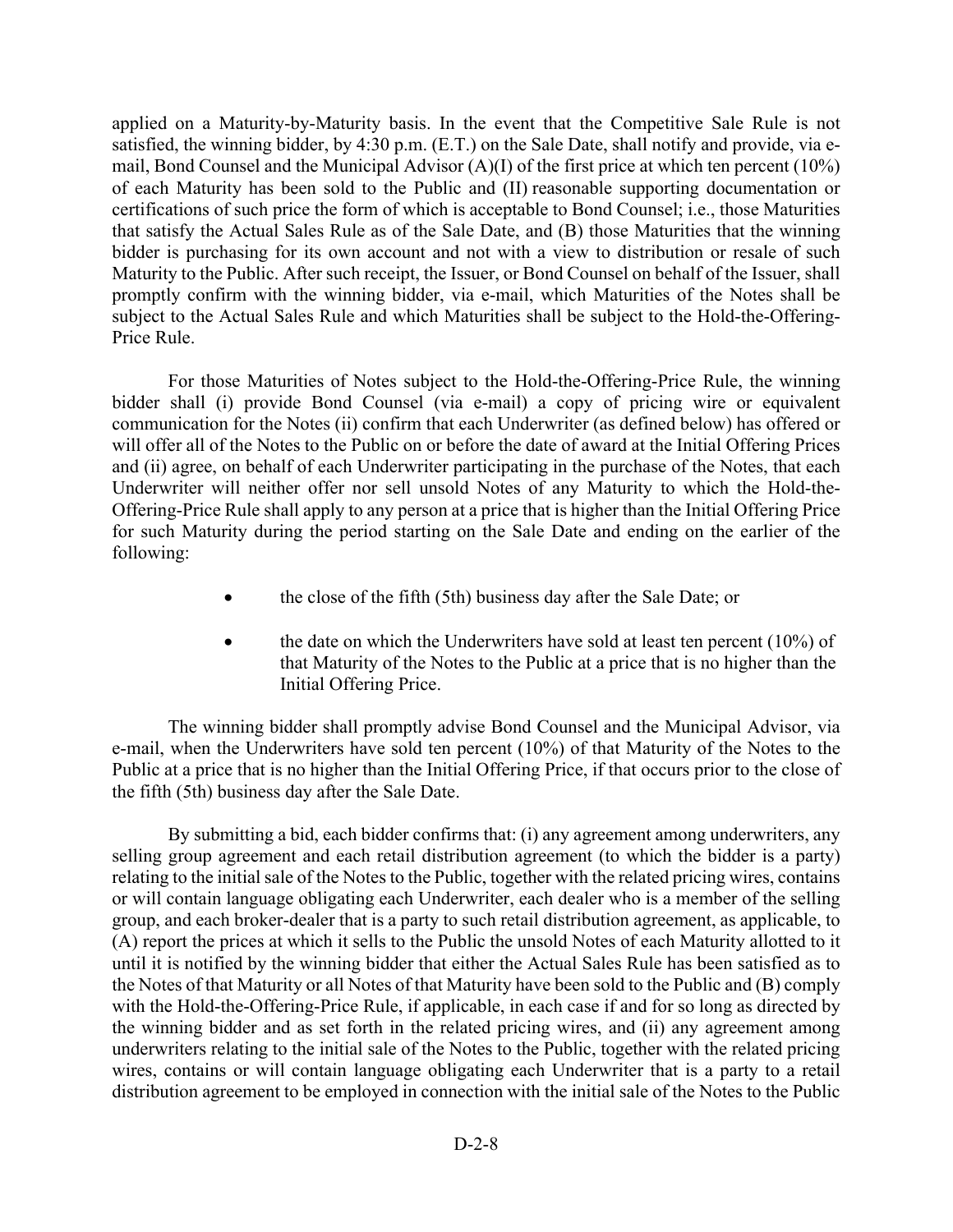to require each broker-dealer that is a party to such retail distribution agreement to (A) report the prices at which it sells to the Public the unsold Notes of each Maturity allotted to it until it is notified by the winning bidder or such Underwriter that either the Actual Sales Rule has been satisfied as to the Notes of that Maturity or all Notes of that Maturity have been sold to the Public and (B) comply with the Hold-the-Offering-Price Rule, if applicable, in each case if and for so long as directed by the winning bidder or such Underwriter and as set forth in the related pricing wires.

Sales of any Notes to any person that is a Related Party (as defined below) to an Underwriter shall not constitute sales to the Public for purposes of this Notice of Sale.

*Definitions*. For purposes of this "Establishment of Issue Price" section:

- (1) "Maturity" means Notes with the same credit and payment terms. Notes with the same maturity date but different stated interest rates, are treated as separate Maturities.
- (2) "Public" means any person (including an individual, trust, estate, partnership, association, company, or corporation) other than an Underwriter or a Related Party to an Underwriter.
- (3) "Related Party" generally means any two or more persons who have greater than 50% common ownership, directly or indirectly.
- (4) "Underwriter" means (i) any person that agrees pursuant to a written contract with the Issuer (or with the lead Underwriter to form an underwriting syndicate) to participate in the initial sale of the Notes to the Public, and (ii) any person that agrees pursuant to a written contract directly or indirectly with a person described in clause (i) of this definition to participate in the initial sale of the Notes to the Public (including a member of a selling group or a party to a retail distribution agreement participating in the initial sale of the Notes to the Public).

## **Official Statement**

For more information regarding the Notes or the Issuer, reference is made to the Preliminary Official Statement dated July 6, 2021 (the "Official Statement") describing the Notes and the financial condition of the Issuer. The Preliminary Official Statement is available in electronic format at www.i-dealprospectus.com, and such electronic access is being provided as a matter of convenience only. Copies of the Preliminary Official Statement may be obtained from Susan Caron, Munistat Services, Inc., 129 Samson Rock Drive, Suite A, Madison, CT 06443, Telephone: (860) 372-1887, E-mail: Susan.Caron@munistat.com. The Issuer deems such Official Statement to be a final official statement for purposes of complying with Securities and Exchange Commission Rule 15c2-12 (the "Rule"), but such Official Statement is subject to revision or amendment as appropriate. The Issuer will make available to the purchaser twenty-five (25) copies of the final Official Statement at the Issuer's expense, and the final Official Statement will be made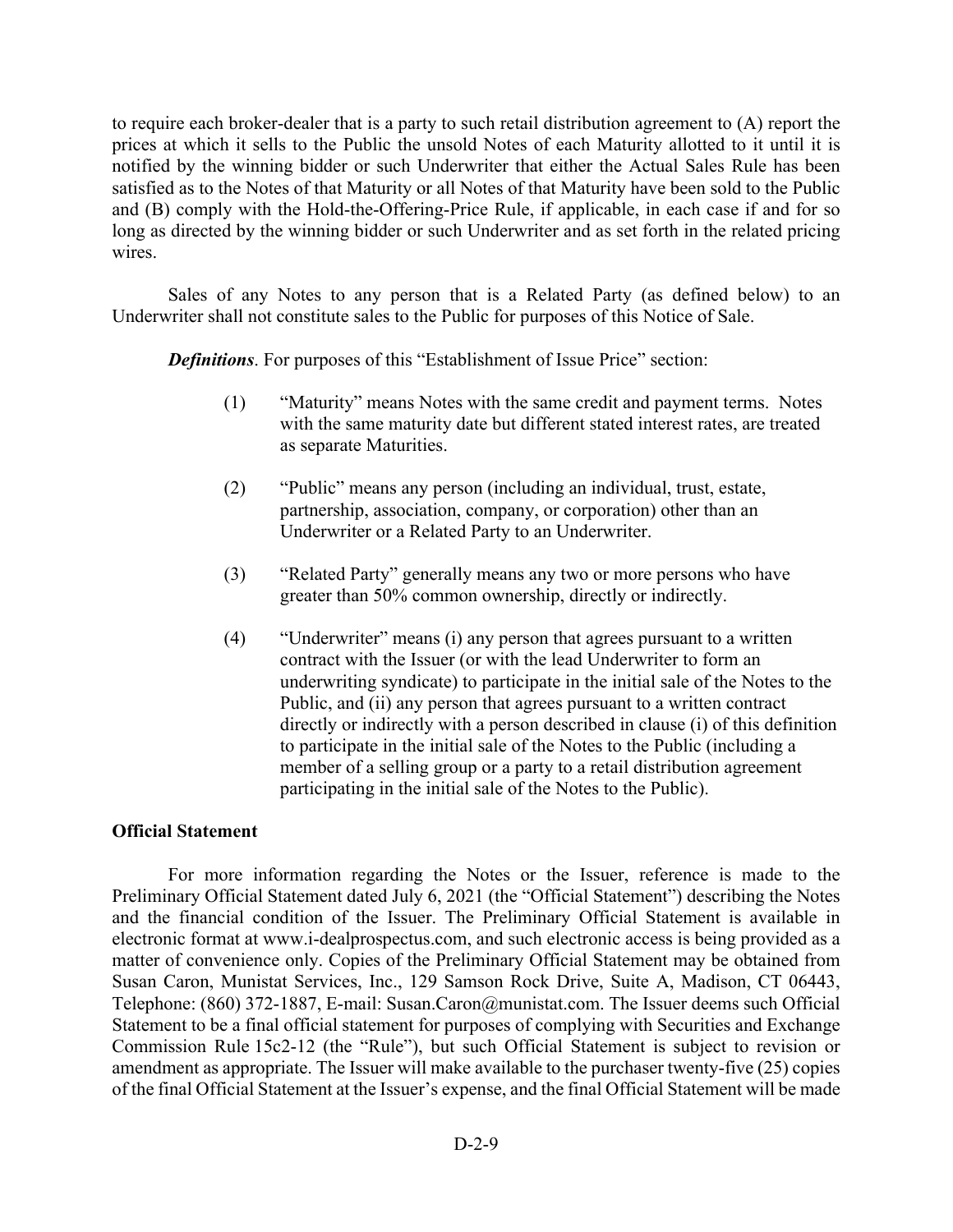available to the purchaser by no later than the earlier of the delivery of the Notes or by the seventh (7th) business day after the day bids on the Notes are received. If the Issuer's Municipal Advisor, is provided with the necessary information from the purchaser by 12:00 o'clock noon on the day after the Sale Date, the copies of the final Official Statement will include an additional cover page and other pages, if necessary, indicating the interest rates, rating(s), yields or reoffering prices and the name of the managing underwriter of the Notes, and any corrections. The purchaser shall arrange with the Municipal Advisor the method of delivery of the copies of the final Official Statement to the purchaser. Additional copies of the final Official Statement may be obtained by the purchaser at its own expense by arrangement with the printer.

## **Continuing Disclosure Agreement**

 As required by the Rule, the Issuer will undertake, pursuant to a Continuing Disclosure Agreement (the "Agreement"), to provide notice of the occurrence of certain events with respect to the Notes within ten (10) business days of such event. A form of the Agreement is attached to the Official Statement as Appendix C-2. The purchaser's obligation to purchase the Notes shall be conditioned upon its receiving, at or prior to delivery of the Notes, an executed Agreement.

# TOWN OF ROCKY HILL, CONNECTICUT

 JOHN R. MEHR Town Manager/Acting Director of Finance

 MONA M. MCKIM Treasurer

July 6, 2021

(See attached for form of Proposal for Notes)